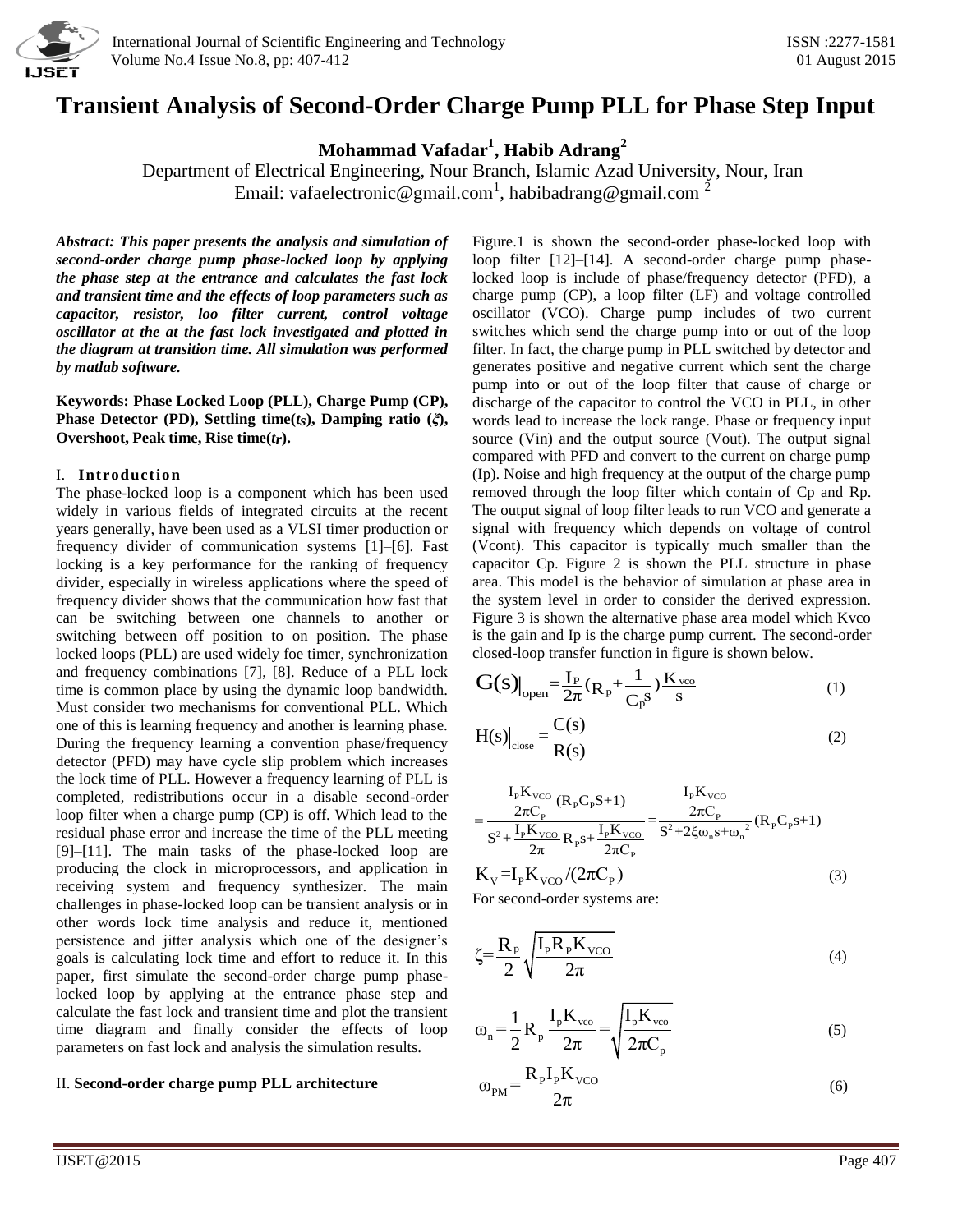

 International Journal of Scientific Engineering and Technology ISSN :2277-1581 Volume No.4 Issue No.8, pp: 407-412 01 August 2015

$$
\omega_L = \sqrt{1 + 2\zeta^2 + \sqrt{2 + 4\zeta^2 + 4\zeta^4}}
$$
(7)

$$
\omega_L = \sqrt{1 + 2\xi^2 + \sqrt{2 + 4\xi^2 + 4\xi^4}} \tag{7}
$$
\n
$$
\omega_H = 2\xi\omega_n = 2(\frac{R_p}{2}\sqrt{\frac{I_p R_p K_{VCO}}{2\pi}}) \times (\sqrt{\frac{I_p K_{VCO}}{2\pi C_p}}) \tag{8}
$$

$$
\angle G(\omega) = -180 + \tan^{-1}(R_p C_p \omega_{PM})
$$
 (9)

Phase margin in the second-order PLL is given by the following equation:

following equation:  
\n
$$
PM = 180 + \angle G(\omega) = \tan^{-1}(R_p C_p \omega_{PM})
$$
 (10)

For stable system, phase margin is between 60 to 70 degrees and the damping ratio  $(\xi)$  is approximately 0.6 to 0.7. If the phase margin was not desirable, Ip must be increase and if these increases lead to  $\omega_H$  increased excessive, the capacitor Cp must be selected as large as possible.



Fig 1.the structure of second order phase lock loop with loop filter



Fig 2. Phase area model of PLL



Fig 3. Phase area structure in PLL

III. **The behavior of phase-locked loop by applying step at input**

In this section, the PLL behaviour by applying step input considered and also analysis the behaviour of phase locked loop

follows:  
\n
$$
C(t)=1-(e^{-\alpha t} / \beta) \sin(\omega_d t+\theta)
$$
\n(11)

and calculate the lock time and transient time and plot it on diagram. Unit step response of second-order system is as

Which  $\alpha$  is the damping and  $\omega_d$  is the natural frequency of selfdamping system. Figure 4 is shown the curve of unit step response of a second-order system [15] which includes the following items: 1. the rise time  $(t_r)$  2-maximum overshoot (Mp) 3.setting time  $(t_s)$  4.peak time  $(t_p)$ .



Fig 4.unit step response curve

Now, examine the effect of the phase shift (or charge). By assuming the sinusoidal input is  $V_{in} = Acos(\omega_0 t)$  and the phase of this change suddenly to  $\theta$ . In this case  $\varphi_{in} = \omega_0 t + \theta$ . So  $d\phi_{\rm in}/dt = \omega_0$  and by placement in following equation:

$$
\frac{dV_{\text{cont}}}{dt} + K_{\text{PD}}K_{\text{VCO}}V_{\text{cont}} = K_{\text{PD}}\left(\frac{d\varphi_{\text{in}}}{dt} - \omega_0\right)
$$
(12)

By solving the above equation:

$$
\frac{dV_{\text{cont}}}{dt} + K_{\text{PD}} K_{\text{VCO}} V_{\text{cont}} = 0
$$
\n(13)

 $\frac{1}{2\pi}$   $\frac{1}{2\pi}$   $\frac{1}{\sqrt{1-\frac{1}{2}}\sqrt{1-\frac{1}{2}}\sqrt{1-\frac{1}{2}}\sqrt{1-\frac{1}{2}}\sqrt{1-\frac{1}{2}}\sqrt{1-\frac{1}{2}}\sqrt{1-\frac{1}{2}}\sqrt{1-\frac{1}{2}}\sqrt{1-\frac{1}{2}}\sqrt{1-\frac{1}{2}}\sqrt{1-\frac{1}{2}}\sqrt{1-\frac{1}{2}}\sqrt{1-\frac{1}{2}}\sqrt{1-\frac{1}{2}}\sqrt{1-\frac{1}{2}}\sqrt{1-\frac{1}{2}}\sqrt{1-\frac{1}{2}}\sqrt{1$ VCO centre frequency and only the initial phase change, after the time, the voltage control Vcont reach to zero and the output frequency reach to  $\omega_0$  too and in these conditions we have.

$$
\omega_{\rm in} = \omega_{\rm out} = \omega_0 \tag{14}
$$

$$
V_{\text{cont}} = 0 \implies \varphi_{\text{in}} = \varphi_{\text{out}} \tag{15}
$$

 $\frac{1}{2\pi}$   $\frac{1}{2\pi}$   $\frac{1}{2\pi}$   $\frac{1}{2\pi}$   $\frac{1}{2\pi}$   $\frac{1}{2\pi}$   $\frac{1}{2\pi}$  order phase-locked loop by applying phase step in phase area  $\varphi_{\text{out}} = C(s)$  Figure 6 is shown the block structure simulated of secondand in Matlab software. The initial values in phase area are shown in table 1. Figure 7 is shown the output phase of the simulation as you can see, the action of loop lock is done and within a period of time the value of input and output of phase are the same. Now, should try to reduce the amount of overshoot, because reduce the overshoot lead to increase the stability.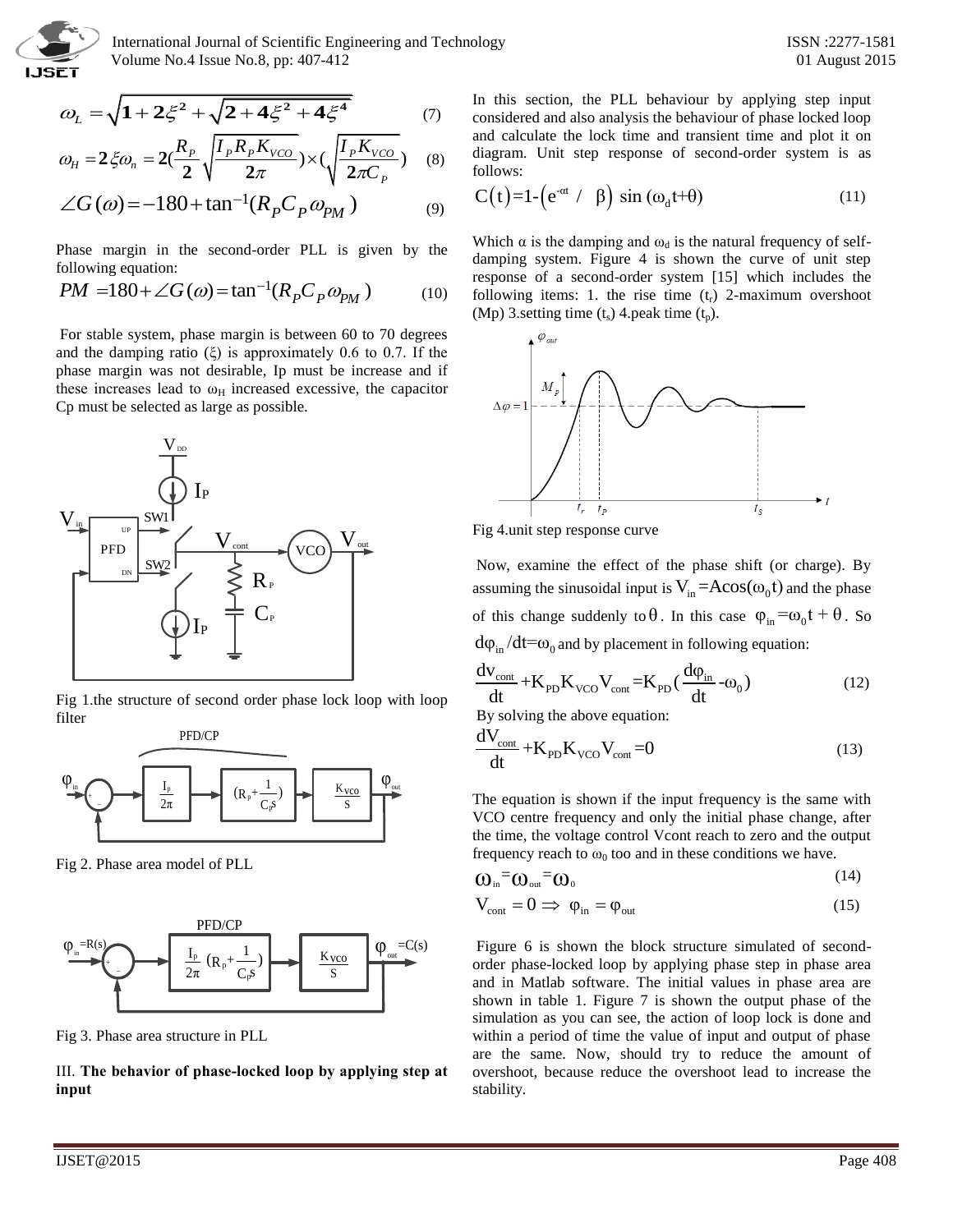



Fig.5. PLL behavior by applying phase step



Fig .6.simulated PLL in Matlab software at phase area.

Table 1.the initial values add the phase's area.

| C    | 220 <sub>pf</sub> |  |
|------|-------------------|--|
| R    | $2.2k\Omega$      |  |
| Kyco | 130MHz            |  |
| Ip   | $100\mu A$        |  |



Fig 7.the output simulation by phase step input

If we want the output phase reach to input phase, at the timescales of output frequency which is the slop (derivative) of output phase must change based on the phase difference which PLL simulated at phase area with the slope input in shown at the figure 8.



Figure 8. Output simulation by input slope

The waveform of the control voltage is shown in figure 9.



Figure.9. the waveform of the control voltage

# A.**The design process**

According to the system stability, the value of  $\zeta$  and PM is known and also generally consider  $\omega_h$ =2MHZ in the circuits, and according to the VCO structure, the Kvco is known and by the value of  $\zeta$  and  $\omega_h$  the value of  $\omega_n$  is obtained, and by

known the value of 
$$
\omega_n
$$
, Ip is consider and by choosing Cp:  
\n $PM \rightarrow R_p C_p \omega_{PM} = R_p C_p \frac{R_p I_p K_{VCO}}{2\pi}$   
\n $\Rightarrow R_p \rightarrow K_{VCO} \rightarrow known$   
\n $\Rightarrow R_p \rightarrow (16)$ 

For analysis of transient behaviour, calculate the lock time and transient time  $(\Delta \phi)$  of PLL plot it. Setting time or lock time is the time that the system response stays at certain range of final value. Figure 10 is shown the simulated output of phase-locked loop. Setting time or in other word, lock loop time is calculated as follows:

$$
t_s = \frac{4}{\xi \omega_n} \tag{17}
$$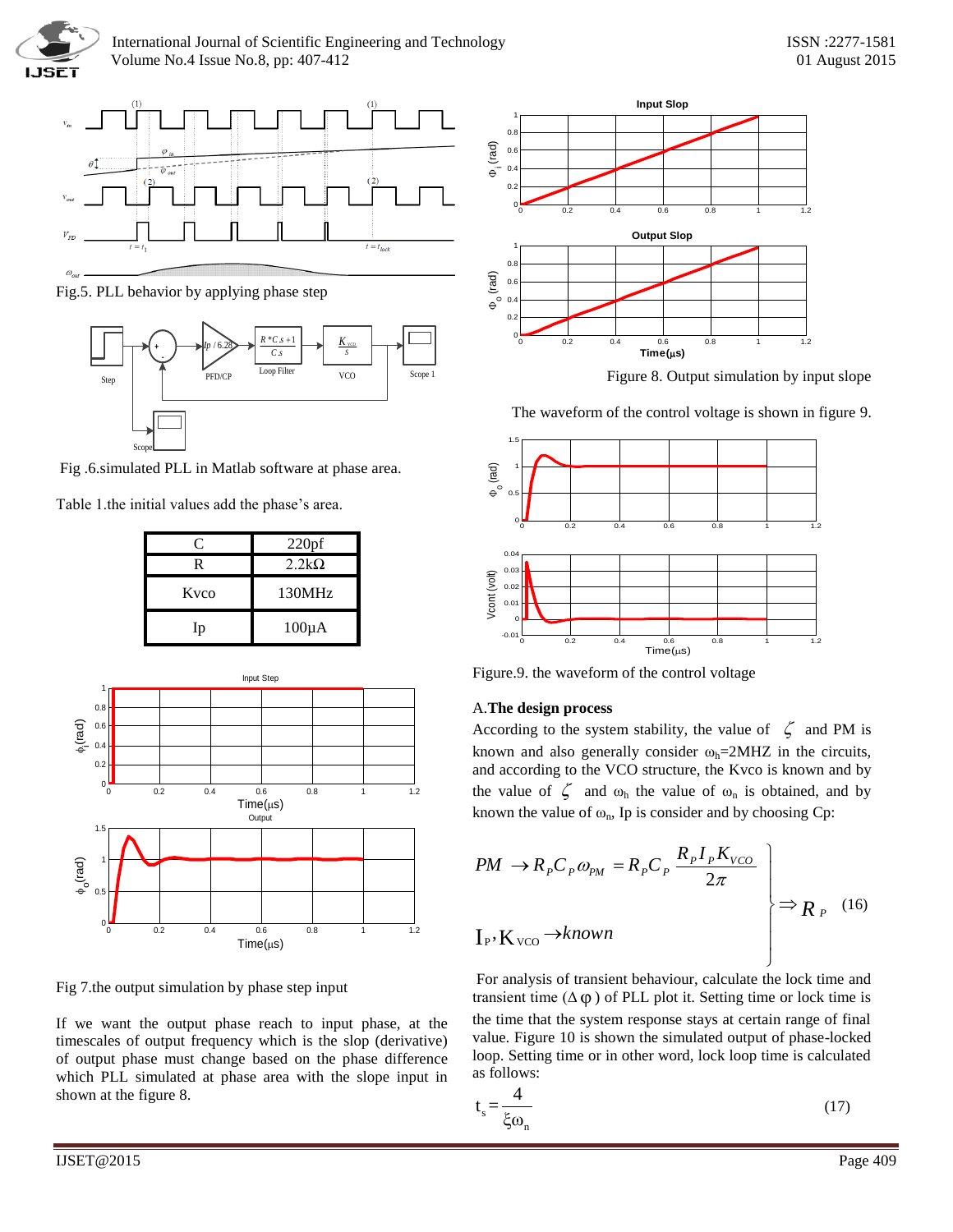

$$
\xi \omega_{\rm n} = \frac{1}{2} R_{\rm p} \frac{I_{\rm p} K_{\rm vCO}}{2\pi}
$$
 (18)

since the value of Kvco, Ip and Rp is as follows: Kvco=100e6, Ip=260e-6, Rp=25.85e3, by placement above value in equation 13, the value of ξωn is equal to 5.35e005 which by putting these amounts in equation (16), the value offsetting time (lock time) is obtained which is the same amount of 7.47us that is obtained in the following plot.

# B. The calculation of the transient time (  $\Delta \varphi$  )

To calculate must the transient time of both input wave from (reference) and phase-locked loop waveforms calculated and then subtract these two values of transient time to get a same value and plot it. Figure 10 is shown the sinusoidal input wave from (reference) diagram and the phase-locked loop waveform. The collision of both wave from to x-axis has a certain time, note these value and placement at the following equation which given the amount of transition time for each figure individually through it.

$$
\Delta \omega = \omega^* \Delta T \tag{19}
$$

$$
\omega = 2 \cdot p_i \cdot 10^6 \tag{20}
$$

Figure 10 is shown the transition time diagram, as shown in the figure, in time 7.47 us, the transition time comes to zero which indicates the phase difference value of input and output of phase-locked loop and fast lock is calculated properly.



Fig 10.PLL output and locks time



Fig 11.transiant time diagram

# C. **The investigate of each parameters of loop effects in fast lock at phase area**

Eq. 24. Notice that the state is the state in the state in the state is the state in the state is a state of the state is a state of the state is a state of the state of the state of the state of the state of the state of In this section, the effect of each parameters of loop on the fast lock investigated and draws the relevant diagrams. If increase the value of current Ip, the fast lock of phase-locked loop decreased and the fast lock increased, the overshoot value increase (the output peak increases) and both sides of the peak add the output wave from closer together and so gradually, the value of overshoot (peak) is reduced and the output going to delete the peak and this continues where the current is 550 us and after that the output peak completely removed and the output wave from does not change ,if increase the current value the output will not change, that means at the current 615 us and after that the output goes to out of lock situation and in 625 us the output is completely removed from lock situation and lose ideal state and the stability increase if reduce the value of current Ip , means less that 100uA , by reduces the current, the value of overshoot in output waveform increase and lock time increase and the fast lock of loop decreased this is where that choose the current 20uA , will lose ideally situation of output waveform and removed from the lock state completely and stability reduced which is shown in figure 12.

#### D. **The effect of changing the value of resistance**

By increase the value of resistance, fast lock decreased and in other word lock time increased and the overshoot is going to decrease and the output goes to remove the overshoot and the stability increases. if the resistance value less than 2.2 k , the loop lock time increase slowly and the fast lock decrease , the overshoot increase, the stability reduce and the output goes to out of lock situation , and at 500 resistance the overshoot and output wave from disappears. And by reduce the resistance value gain, the ring is slowly unlocked so that at 535 resistance, the loop completely removed at lock situation which output is shown in figure 13.

#### E. **The effect of changing the value of capacitance**

By increase the value of capacitance, the value of overshoot decrease gradually and goes to fading, unit at 70uF, there is no overshoot and the curved convert to the line, fast lock increased and lock time decreased and after the certain value (500 nF),no changes is created in the output wave form and by reduce the capacitance value , lock time increased and lock speed decreased and also the value of overshoot in output in increasing, so that at 0.1nF the waveform completely removed at lock situation that is shown in figure 14.

# F. **The effect of changes in gain value of voltage controlled oscillator (kvco).**

By increasing the value of kvco, the loop lock time decrease and fast lock increase and also the overshoot of output waveform is decreasing slowly.by reducing the value of kvco, the ring lock time increase and the fast lock decrease and the overshoot is increasing and at 40mhz the loop removed at lock situation completely which is shown at figure 15.

If we want to change the value of all loop parameters at the same time, due to the complexity of equations, analysis and design is not easy to achieve the desired characteristics.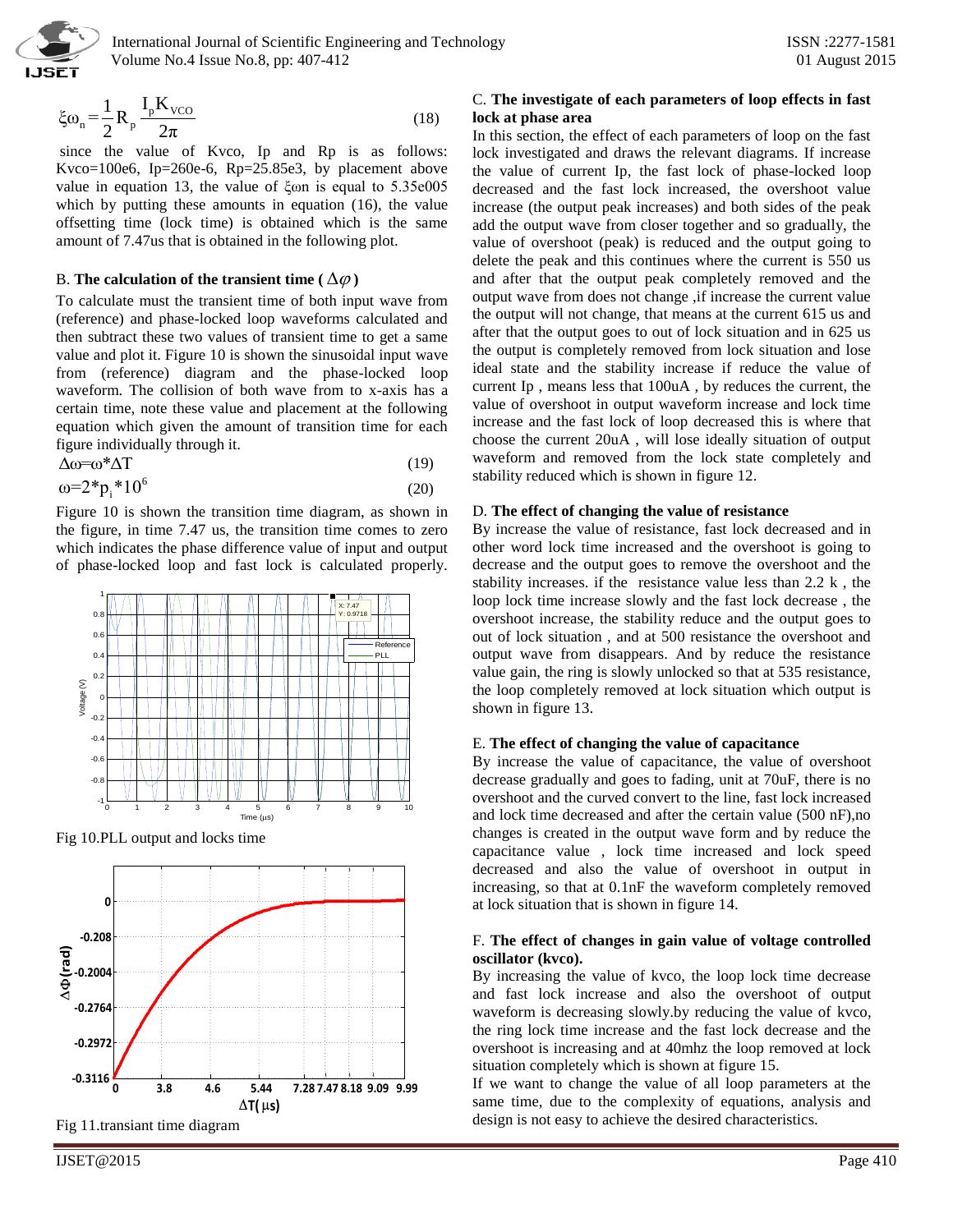

# International Journal of Scientific Engineering and Technology ISSN :2277-1581 Volume No.4 Issue No.8, pp: 407-412 01 August 2015

|               | Lock<br>Time | Fast<br>lock | Overshoot | Stability |
|---------------|--------------|--------------|-----------|-----------|
| Ip            |              |              |           |           |
| Ip            |              |              |           |           |
| $\mathbf R$   |              |              |           |           |
| $\mathbb{R}$  |              |              |           |           |
| $\mathsf{C}$  |              |              |           |           |
| $\mathcal{C}$ |              |              |           |           |
| Kvco          |              |              |           |           |
| Kvco          |              |              |           |           |

Table 2. The effect of loop parameters at fast lock

# IV**. Conclusion**

One of the phase-lock the loops challenges where studied in this paper is calculated the lock time to this end , the phase lock loop at system level (phase model) and circuit level to check the function of it is simulated and then the transition time is calculated and the effect each loop parameters on the fast lock is investigated and by compare the results of the proposed equation with simulation results to evaluate the presented equations the following results were obtained by increasing the charge pomp current and voltage controlled oscillator gains, the loop lock time reduced but by reducing the resistance value and increase and decrease of capacitance value and reduce the voltage controlled oscillator value the lock loop time is increases .as we can designed the lock loop phase in the shortest possible time, which the input and output frequency be equal together and the difference between input and output phases to certain value (close to zero).that means we could reduce the lock time and increase the fast lock and also consider the stability, phase noise and jitter .



Fig 12. The increase and decrease of current Ip



Fig 13.increase and decrease of resistance value



Fig 14. Increase and decrease of capacitance value